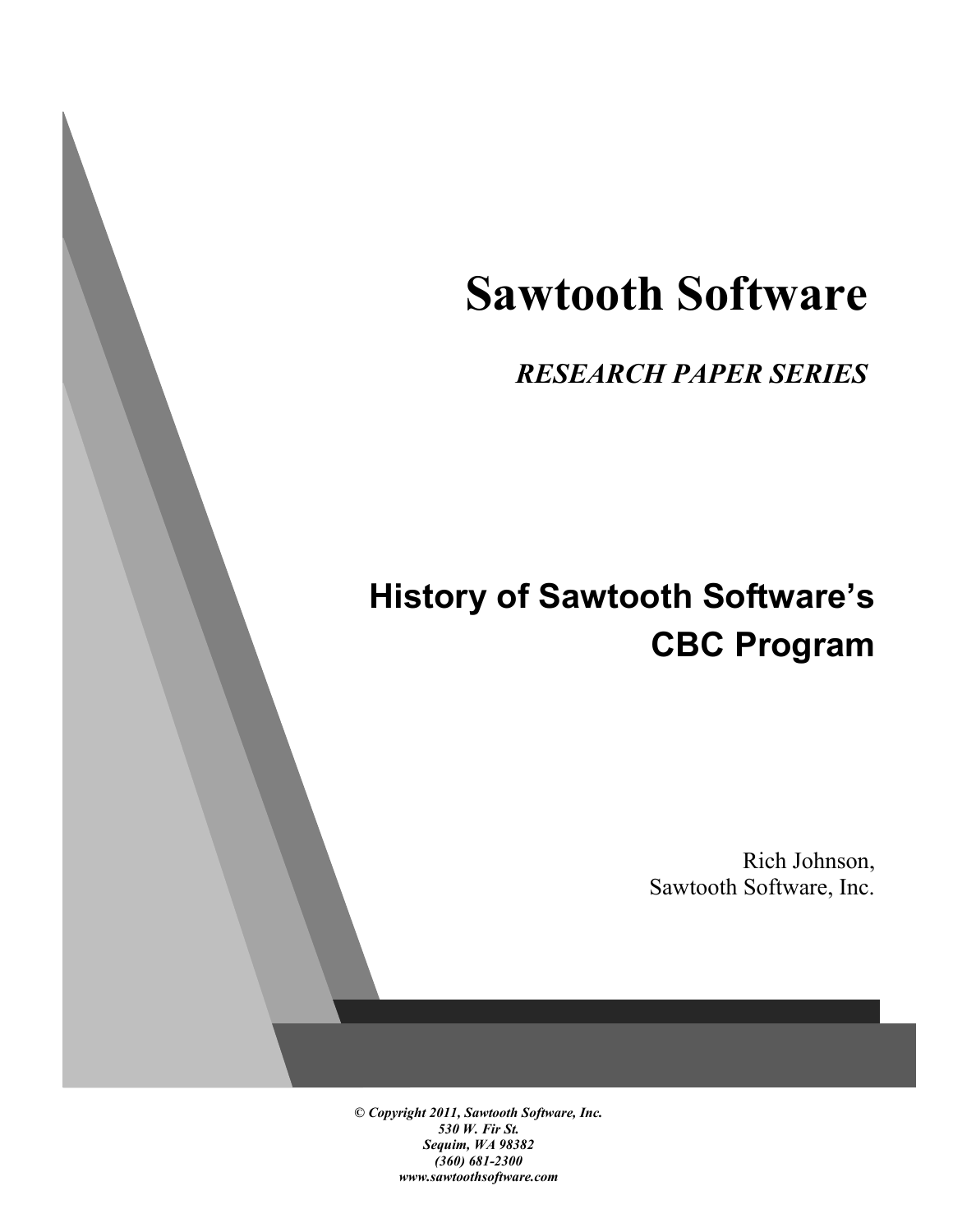# **History of Sawtooth Software's CBC Program**

Rich Johnson, Chairman Sawtooth Software, Inc.

Before Sawtooth Software, I had worked for about 20 years in the market research industry, mostly developing new methods of analysis. In the early 1980s I retired from that life and, with my wife, Judy, moved from Chicago to Sun Valley, Idaho. In 1983 we formed Sawtooth Software, named for the nearby Sawtooth Mountains, and I began work on what would become our first product, the Ci2 System for Computer Interviewing.

During the next few years I was joined by several former colleagues, and together we introduced many new software products. My previous experience with actual client problems had given me a sense of what kinds of software would be useful to market researchers. But, after nearly a decade of intensive focus on software development, I felt the need to become reacquainted with current real-world problems. In the early 1990s I stepped down from management of Sawtooth Software and began consulting with its users, hoping to gain experience about current problems that might inspire ideas for new products.

#### **The Beginnings of CBC**

One software user with whom I consulted was John Fiedler. Over the years, John had proven to be an imaginative and innovative researcher, and was an ideal partner with whom to explore new territory. John had developed a relationship with an aircraft manufacturer who had a pressing problem. That problem provided the opportunity to develop a prototype for what would eventually become CBC.

The legal environment in the U.S. had encouraged lawsuits against aircraft manufacturers, even for accidents which were clearly due to pilot error. In response, most manufacturers of propeller-driven aircraft for the general aviation market in the U.S. had ceased production several years earlier. Now, however, the legal environment had changed in a way that could benefit aircraft manufacturers, and this manufacturer was examining the possibility of reentering the market with the reintroduction of a formerly popular model.

Our potential client needed to forecast the number of planes likely to be purchased per year at each of several possible prices. There was considerable uncertainty about how to price this plane. Several years of inflation had occurred in the interim, and it seemed likely that potential buyers might regard a correspondingly higher price as unreasonable. We considered various approaches that might be used to answer this question. ACA had achieved wide popularity by that time, but pricing research had not been one of its strong points. We considered asking respondents directly what they would pay for such a plane, but rejected that approach because I had believed for many years that the best pricing results are obtained when the respondent is not aware that pricing is the object of the study.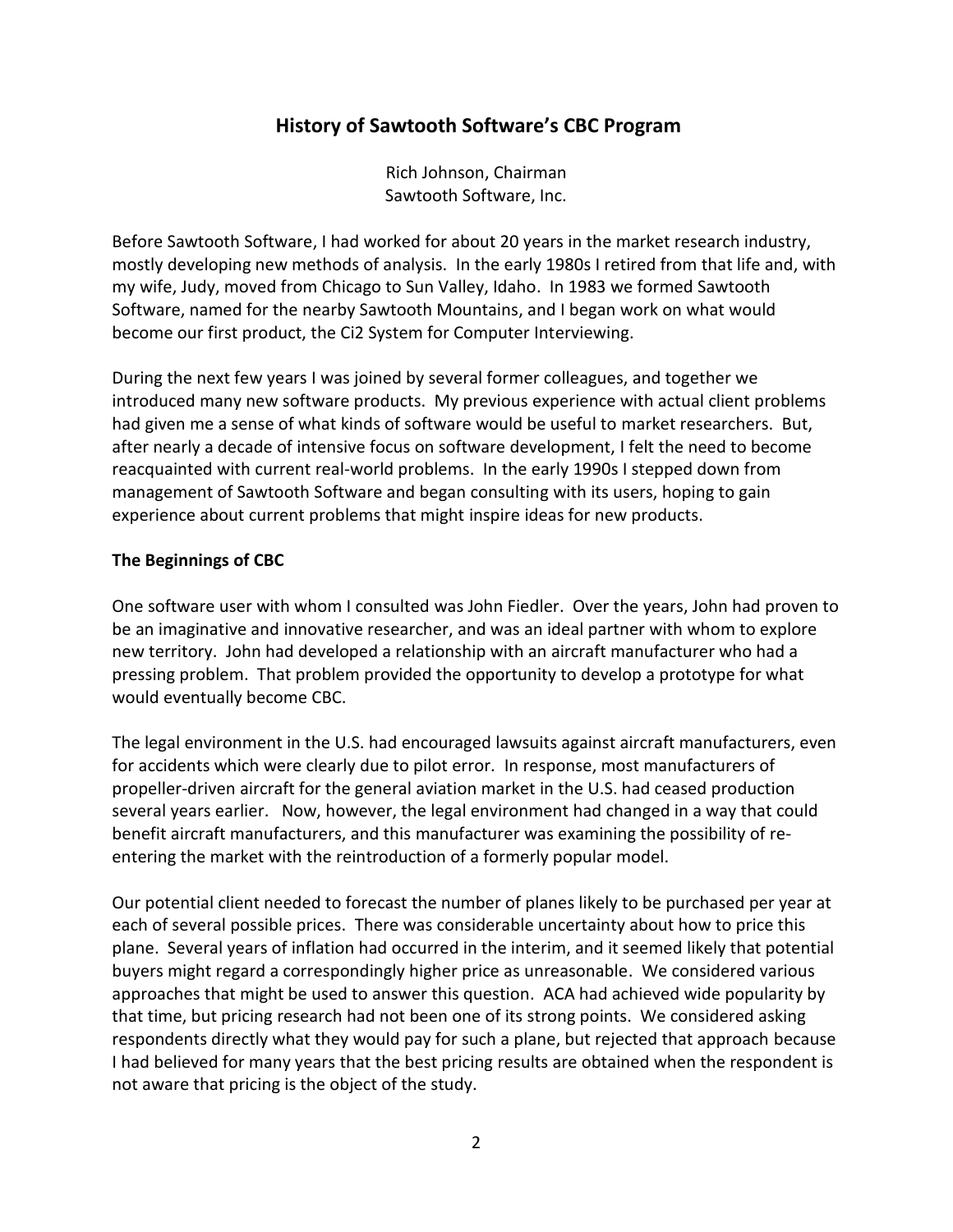I had been aware of Jordan Louviere's work with choice experiments, and the basic idea of having respondents choose among sets of concepts with different features at different prices seemed appealing. It was a task that eager airplane buyers might find interesting, and that approach could put price in a context that mirrored actually having to pay for the airplane. Additionally, I had acquired previous experience with choice-based conjoint. About ten years earlier, I had been involved in several studies in the beverage industry to investigate effects on purchase likelihood of brand, price, and package size. In those studies we had respondents choose among sets of product concepts, and we found the resulting data to be useful in forecasting market response to pricing changes.

John and I decided to propose such a study for the aircraft manufacturer. This was, of course, long before the Internet, when an efficient way to do interviews was "disk by mail," in which the researcher mailed floppy disks to respondents who inserted the disks in their computers, took the interview, and mailed the disks back. The client's director of marketing research briefed us on the various features being considered for the plane in question, as well as the range of prices contemplated. We programmed a sample interview using Ci2, which asked the respondent to make choices among several sets of concepts described by levels of those attributes. We used Ci2's ability to randomize levels of concepts, so that every respondent had a unique questionnaire, the attributes varied independently, and within each attribute, every level appeared the same number of times. When we were satisfied with that questionnaire, we arranged a meeting to present our proposal to the President of the company.

In the initial stages of the meeting we sensed quite a lot of skepticism. But we persuaded the President to take the interview, as though he were in charge of purchasing for a company who operated a fleet of similar but aging aircraft. He warmed to the task. In the end he saw that the interview did mimic the actual purchase process, and was persuaded to undertake a study with real respondents.

The sample consisted of owners of the manufacturer's previously produced small aircraft, plus "fixed base operators" throughout the U.S., who serviced small aircraft. Data collection went well. In that industry many of the players knew one another, and the disks went out with personal letters from the President asking for cooperation. The response rate was good and the data seemed to be of high quality.

For the presentation of our results, we built a simulator to estimate the expected number of sales per year for a plane with any combination of features and prices. The data indicated quite clearly which features should be included in the product, and those made sense to the client. However, our sales predictions were much lower than desired. The client had a sales target in mind, and we found that to sell that many planes would require prices lower than planned. In the client's mind, the project was probably only a limited success. It picked features well, but suggested a price which would generate less revenue than desired.

The client decided to ignore the pricing information from the study, and to market the plane at the higher price originally planned. Later, we learned informally that there had been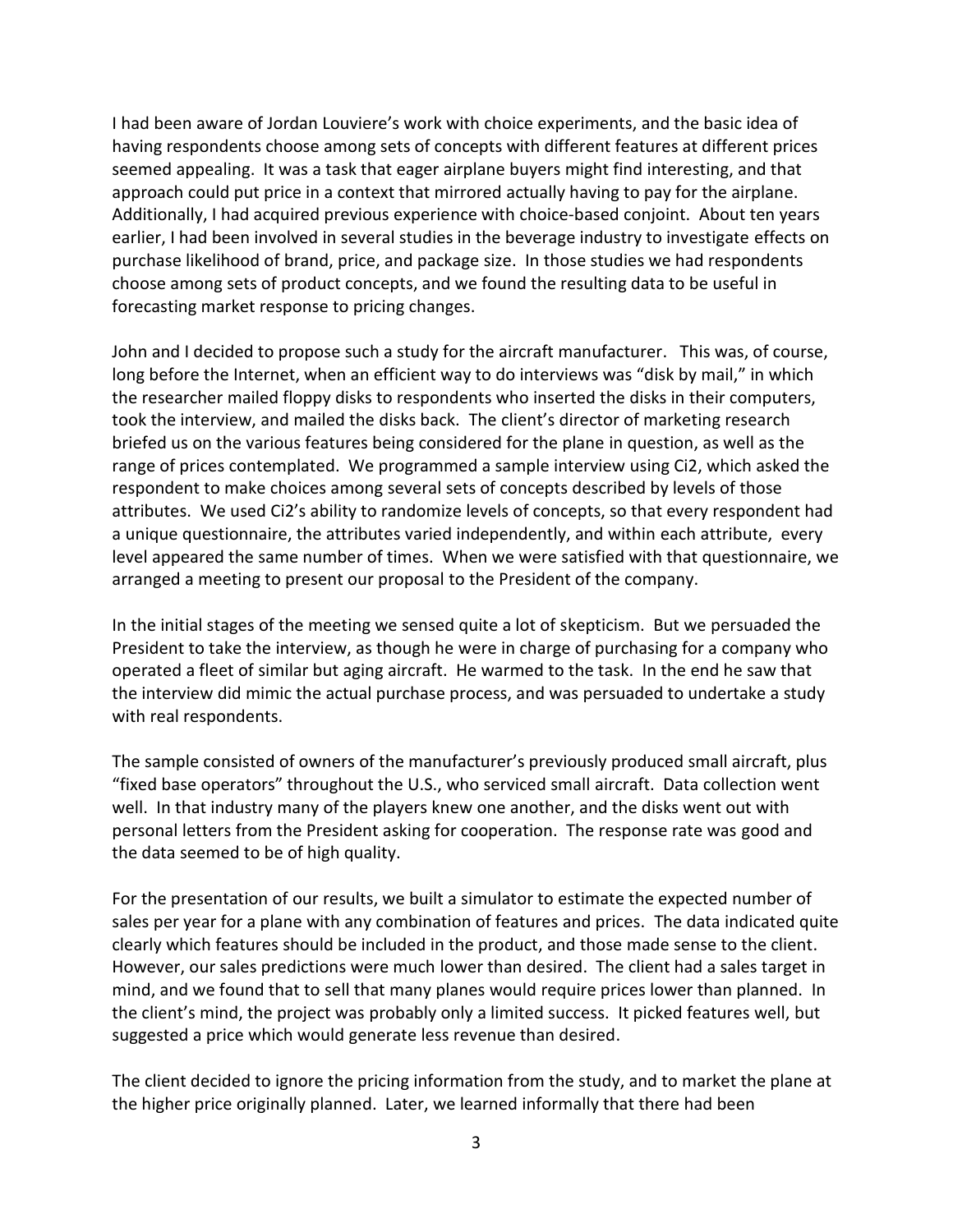production problems which limited the number of planes available. That reduced supply of planes did sell at the higher price. If asked how to price planes so as to sell only that smaller number, our model would have chosen a price not much different from that which was actually used. Thus, the validity of our projections seemed to be confirmed, though only informally.

Our experience with the aircraft study was very positive. Respondents seemed to enjoy the choice tasks, data were gathered quickly, the response rate was high, analysis proceeded without a hitch, and we were able to report useful results to our client. The client was disappointed with some of the findings, but events later confirmed that the findings were probably correct. In addition to the satisfaction of serving a client, I had the benefit of discovering the very thing I had been searching for – the germ of an idea for a new software product. I began to think about what characteristics such a product should have, and even began to write code, but did not retreat entirely into the world of programming. I continued to work with other Sawtooth Software users, and had many opportunities to use a CBC-like approach for their clients. Thus, when eventually introduced, CBC had already been tested in a number of projects.

#### **Designing a New Software Product**

At this point the design of CBC became a group enterprise, benefiting from knowledge of others within Sawtooth Software. Many of our software users were generalists rather than experts in statistical analysis. Accordingly, we thought this product, like our others, should be made easy to use and hard to misuse. We thought it would be desirable to handle questionnaire design automatically. Our goal was a system in which the user would specify the attributes and levels, as well as the number of choice tasks and the number of concepts to appear in each task, and then the software would automatically create an efficient questionnaire design.

We thought there should be a significant advantage in letting each respondent have a unique experimental design, as we had in the aircraft study. At that time we hadn't heard of Hierarchical Bayes, and had not yet considered providing software for Latent Class analysis. At least initially, analysis would be done by aggregating data from many respondents. Although most previous conjoint applications had focused on main effects, we saw the possibility that this software might be able to handle interactions as well. The trick would be to let each respondent have a unique experimental design so that, in aggregate, the data would be informative about any contrast including all interactions between attributes taken two at a time.

Our initial method of questionnaire design was called "complete enumeration." It strove to create efficient designs individually for each respondent using a sequential method. The first concept in the first choice task was chosen at random, but subsequent concepts were chosen sequentially to ensure that, for each pair of attributes, every pair of levels appeared with as nearly the same frequency as possible. This also led to well-balanced designs because each level of an attribute appeared with approximately the same frequency, and no level was repeated more than necessary in any choice task.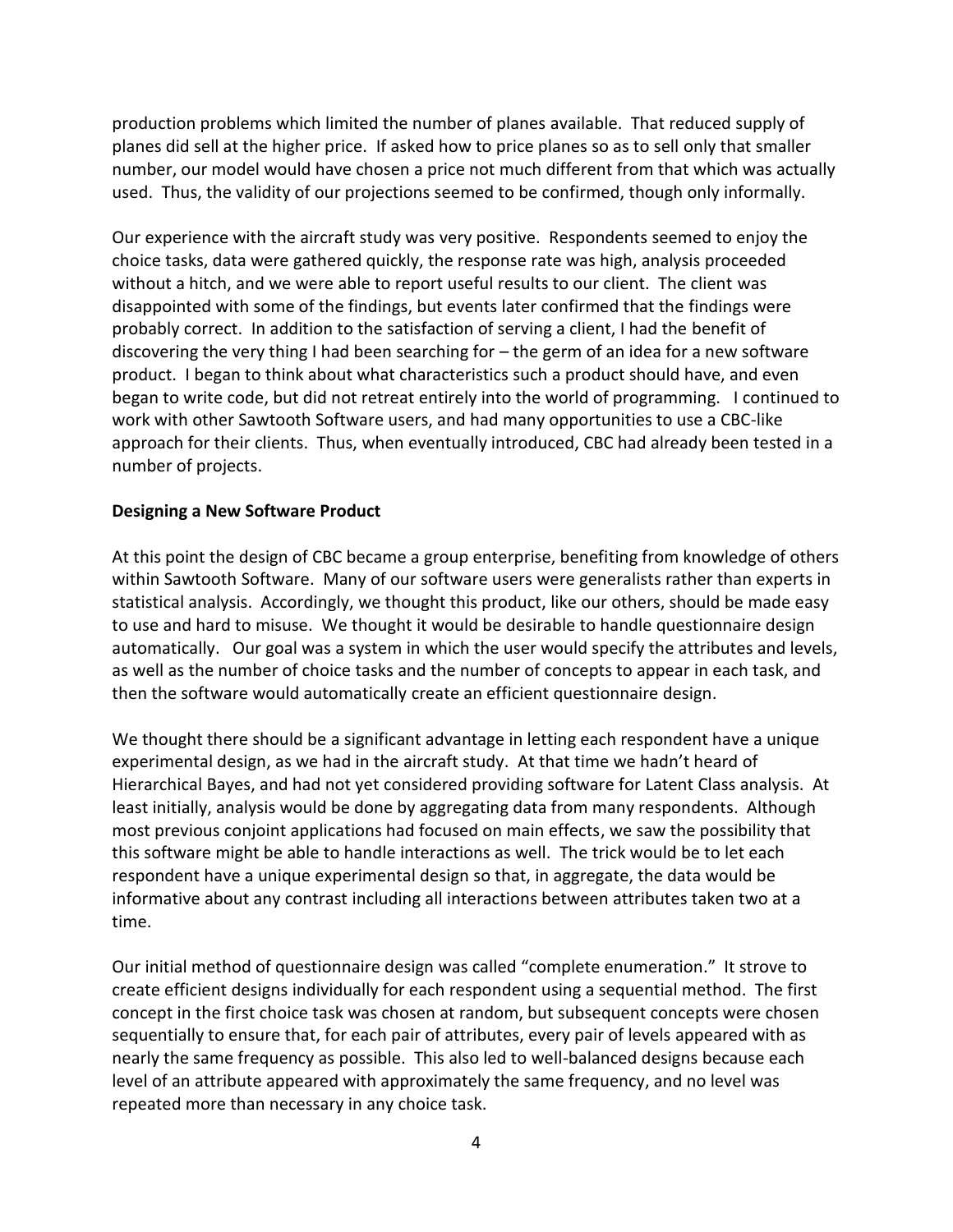In those early days computers were not nearly as fast as today. If there were many attributes and levels, the computational burden of evaluating every possible alternative at each stage would be considerable, and the respondent's wait for the next question could be intolerable. Accordingly, we also provided a "shortcut" method. Unlike complete enumeration, which kept track of co-occurrences of all pairs of attribute levels, the shortcut method considered attributes one-at-a-time. Shortcut designs were not as efficient as those using the complete enumeration method, but when pooling data among many respondents for aggregate analysis they were nearly as good. Joel Huber has reported that he and Klaus Zwerina tested randomized designs and found that for large designs, say, greater than 50 choice sets, they were 95% as efficient as optimal designs.

At the time, some other researchers' designs were "alternative-specific" and supported conditionality among attributes. For example, if one attribute was "car" vs. "bus", another attribute further describing "car" might be miles per gallon, and another attribute describing "bus" might be average waiting time until next bus. Or, as another example, in a pricing study the prices for single bottles of beverage might be less than a dollar, while prices for six-packs might be greater than a dollar. To provide this kind of flexibility in CBC designs, we introduced "prohibitions", which allowed the user to specify pairs of attribute levels that would never appear together, such as the average waiting time for the next car, or a single bottle of soft drink for several dollars. These prohibitions were detrimental to design efficiency, but were necessary to keep the questions meaningful. It was not until later years that CBC fully supported alternative-specific designs.

#### **Initial Methods of Data Analysis**

Although CBC can produce good data, it is not an efficient way to obtain data. The respondent should process the specifications of several concepts before providing each response, and that response only indicates his or her first choice, with no information about preferences among the remaining concepts. It was seldom possible to ask enough questions of a single individual to provide accurate estimates of his or her partworths. Therefore, in the first few years, CBC data analysis was usually done in aggregate, by pooling answers from many respondents.

The fact that CBC designs were well-balanced and unique for each individual conferred a valuable benefit. Within an attribute, every level was presented nearly the same number of times, and for each pair of attributes, every pair of levels was presented nearly the same number of times. Therefore, a simple counting procedure could produce estimates of average partworths for all main effects and interactions. We could count the proportion of those times when each level appeared that it had been in the chosen concept. That proportion measured the relative strength of preference for that level, and its logarithm was an estimate of the partworth that would be estimated by logit analysis. Similar computations could be made for interactions, using combinations of levels. These kinds of analysis were done automatically for main effects and two-way interactions.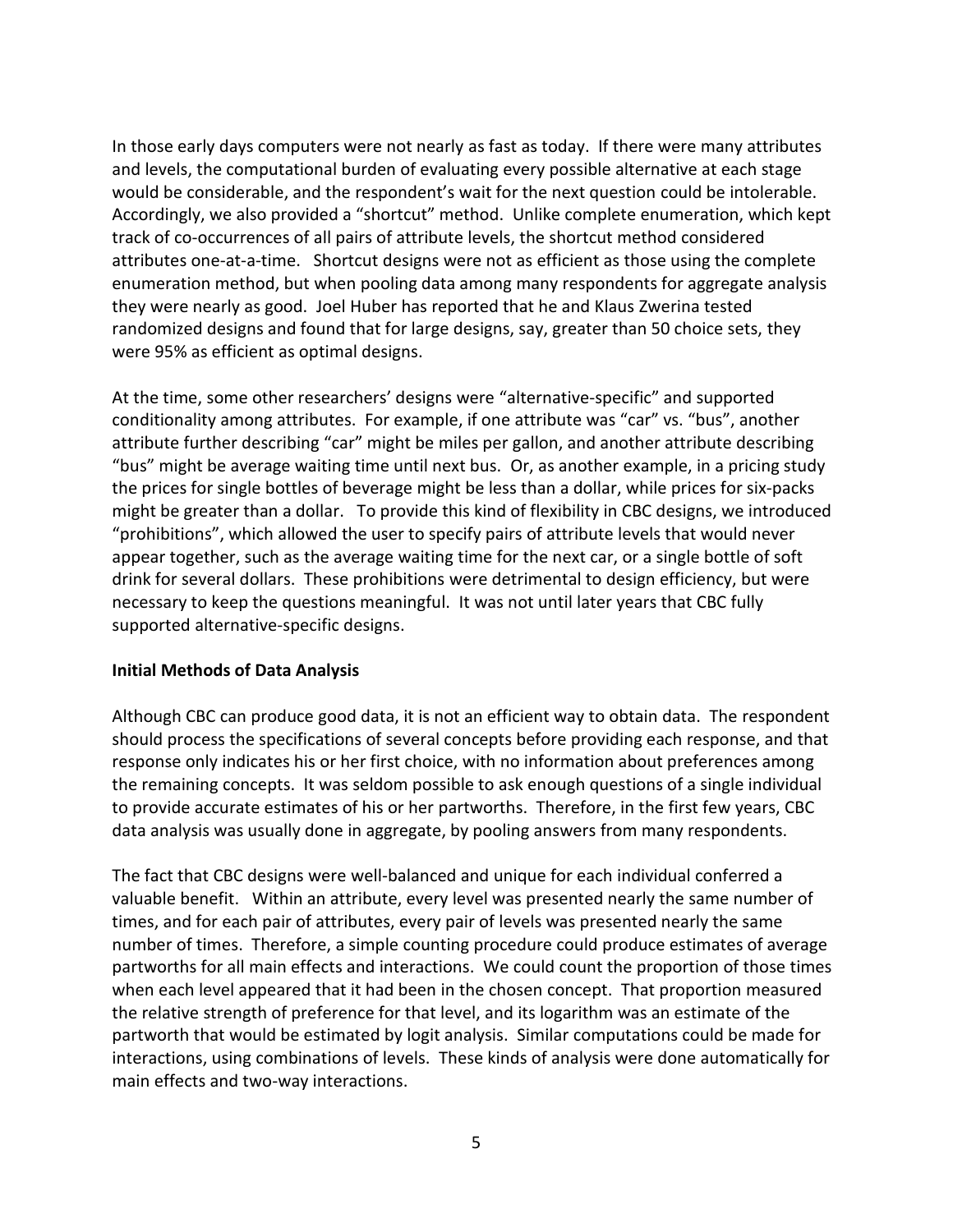Our choice of the word "randomized" to describe CBC's designs may have been unfortunate. Some researchers trained in fixed designs recoiled at the idea, misunderstanding what we were doing, assuming that all respondents received the same randomized design rather than different ones. One reviewer took us to task for using what he regarded as a haphazard process in our designs. Perhaps it would have been better if we had used the word "stochastic" instead of "randomized." But it is clear that choosing randomized designs was a good thing for CBC. The resulting designs are nearly optimal for D-efficiency when all attributes have the same number of levels, and can often beat completely orthogonal designs when attributes have different numbers of levels. Primarily, however, we have helped CBC users avoid the possibility of inadvertently choosing a fixed design which turned out to be defective in some way.

In its first few years CBC was used in many pricing studies employing just three attributes: brand, package size, and price. The automatic "counting" analysis of two-way interactions frequently showed brand x price interactions to be significant. Later, when Hierarchical Bayes became available and permitted individual-level analysis, interactions were typically found to be less important, often being due to aggregating unlike individuals.

There are some situations for which a counting analysis is adequate by itself. Other situations require simulators to answer what-if questions about the data. Such simulators require partworths, normally developed using multinomial logit analysis. Accordingly, the first version of CBC included the capability of doing aggregate logit analysis, as well as a simulator for answering what-if questions.

# **Improved Methods of Data Analysis**

 $\overline{a}$ 

It was soon clear that aggregate analysis did not provide completely satisfactory answers. Pooling respondents to estimate a single set of average partworths neglected heterogeneity in respondent preferences. Indeed, widespread interest in market segmentation is based on the presumption that we need to know about the distribution of preferences.

Fortunately, Latent Class analysis had recently been introduced to the field. The conceptual basis of Latent Class had been introduced in sociology by Paul Lasarsfeld in about 1950. However, a recent article by DeSarbo and Ramaswamy<sup>1</sup> proposed a Latent Class approach appropriate for our kind of data which seemed able to bring respondent heterogeneity back

 $1$  DeSarbo, W. S. and Ramaswamy, V. (1995), "Marketing Segmentation with Choice Based Conjoint Analysis," Marketing Letters, 6, 137-148.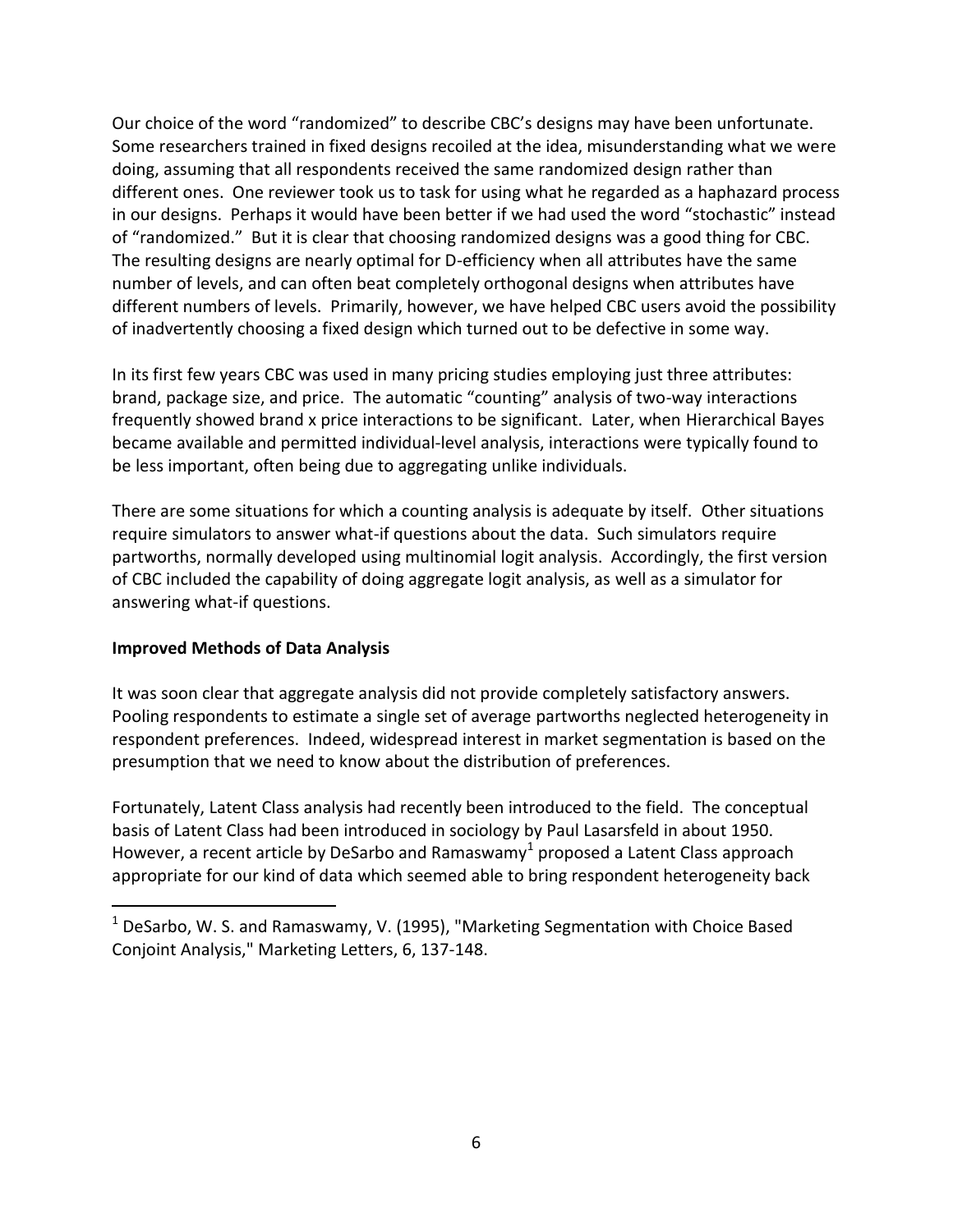into the picture. With generous help from Wayne DeSarbo, I programmed a version of their approach. Latent Class still remains an appropriate solution when the goal is to present a relatively small number of segments to management. However, its assumption of homogeneity within segments meant that it did not do well predicting individual choices or choice shares.

Although partworths for segments provided a considerable improvement over just overall averages, that seemed only a half-way solution to the problem of retaining heterogeneity. It would have been much more satisfying to provide estimates of individual partworths. Latent Class analysis was able to something like that. Since each individual had an estimated probability of belonging to each class, a set of partworths could be estimated for each individual by probability-weighting the partworths for each class. Since the weights were probabilities, they were all positive and summed to unity. That meant that the estimates for each individual necessarily lay *between* estimates for the various segments. Imagine three points in a plane, representing three Latent Class's partworths, with a triangle connecting those three points. Individual partworth estimates could be represented by points lying *within* that triangle. This way of estimating individual partworths seemed unnecessarily restricted. There seemed no good reason why the points for individuals should all lie between the points for segments, and we sought another way to use the Latent Class solution that would permit estimation of individual points not constrained to lie within the area bounded by the segment points

One approach to overcoming this problem was what we called ICE, for "Individual Choice Estimation". ICE also conceptualized each individual's partworths as a weighted combination of the Latent Class partworths, but with ICE the weights were unrestricted in range (i.e. could be either negative or positive). This meant that individuals' points could lie *outside* of the space between the segment points. For three segments, for example, an individual's point could lie anywhere on the plane determined by those three points. The weights for each individual were determined by logit analysis of his or her own choice data. Although responses to a few choice sets were not enough to estimate partworths all by themselves, they did seem adequate to estimate a small number of weights to be applied to Latent Class partworths.

We did several studies comparing ICE to results from aggregate logit and to partworths obtained by probability-weighting the Latent Class segment partworths. ICE appeared to do a better job than either of those. If it were not for the emergence of Hierarchical Bayes analysis, ICE might be in use today. However, just as we were concluding that ICE provided the best available way to capture heterogeneity in CBC data, along came Hierarchical Bayes (HB). And HB was better than ICE.

#### **The HB Revolution**

I owe a big debt to Greg Allenby for introducing me to Hierarchical Bayes analysis. He taught a workshop on HB at an ART Forum in the late 1990s, and distributed notes including a detailed description of an HB routine. I used that information to produce a program in the C language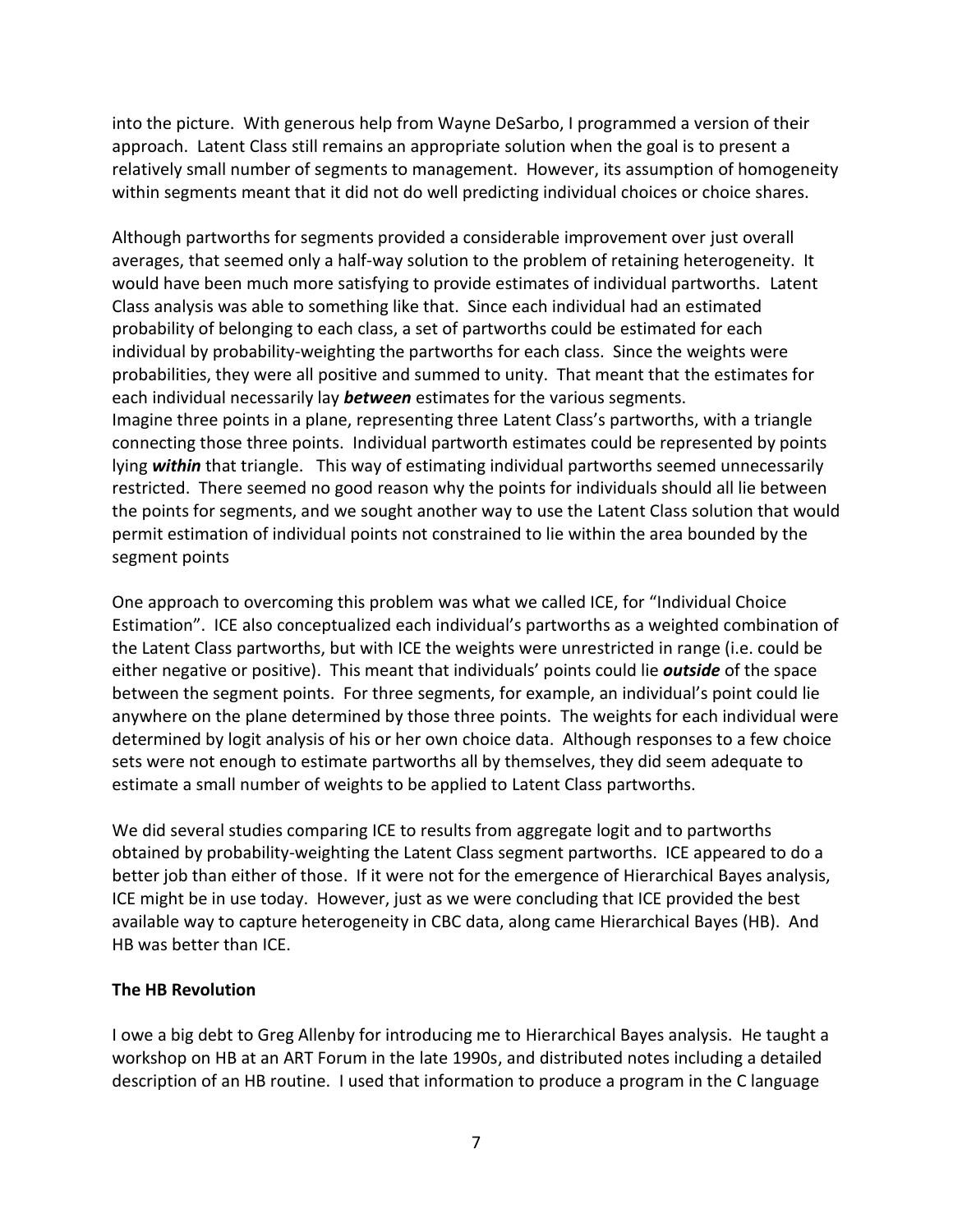and tried it on some CBC data. The partworths estimated by HB appeared to be better in every respect than those estimated by other methods.

I have commented above that CBC is an inefficient procedure for collecting data, because the respondent should consider a lot of information before making each choice. As a result, our early attempts to estimate partworths necessarily operated at the aggregate rather than the individual level. Latent Class estimation relaxed this requirement somewhat, and ICE permitted us to get down to the individual level, but the quality of those estimates was not quite as good as estimates from HB. HB has overcome a basic limitation of CBC, and it is now possible to get reasonable individual estimates even when each respondent answers only a handful of choice questions. This is good for researcher and respondent alike. Indeed, HB expanded the usefulness of CBC so greatly that CBC is now the most frequently used of all conjoint methods. Based on an annual user feedback survey, we estimate that CBC surpassed the usage frequency of ACA in about the year 2000.

# **D-Efficiency and the Logit Rule**

 $\overline{a}$ 

In 1996 Huber and Zwerina published a paper $<sup>2</sup>$  which clarified some important issues</sup> concerning efficiency of choice designs. For designs estimated by linear regression, D-efficiency depends only on the characteristics of the design itself, and not on response data. However, for logit analysis of choice data, D-efficiency depends on both the design and the partworths to be estimated. Huber and Zwerina showed that efficiency of choice designs could be improved if the concepts within each choice set were selected so as to be more nearly equal in attractiveness.

This led to a series of experiments at Sawtooth Software, starting in 2003. Our basic idea was to use information from each respondent's earlier choice tasks to estimate his or her partworths, and then choose the next choice task so its alternatives were more nearly equal in attractiveness. Three studies were done, all using algorithms which sought to maximize Defficiency, each in a more effective way than before.

In all three studies we were successful at the experimental manipulation; that is to say, we were able to produce designs with D-efficiency considerably greater than found with standard CBC. In each study we included several holdout choice sets, to see whether we could improve hit rates in predicting holdout choices. The first study seemed to suggest that greater Defficiency did indeed lead to slightly better predictions, but subsequent studies failed to confirm the benefit of increasing D-efficiency.

These results presented a puzzle. *If* respondents are using logit models to make choices, then more efficient designs *must* do a better job of estimating their partworths. It would follow that

 $2$  Huber, Joel and Klaus Zwerina (1996), "The Importance of Utility Balance in Efficient Choice Designs," Journal of Marketing Research 33, (August), 307-317.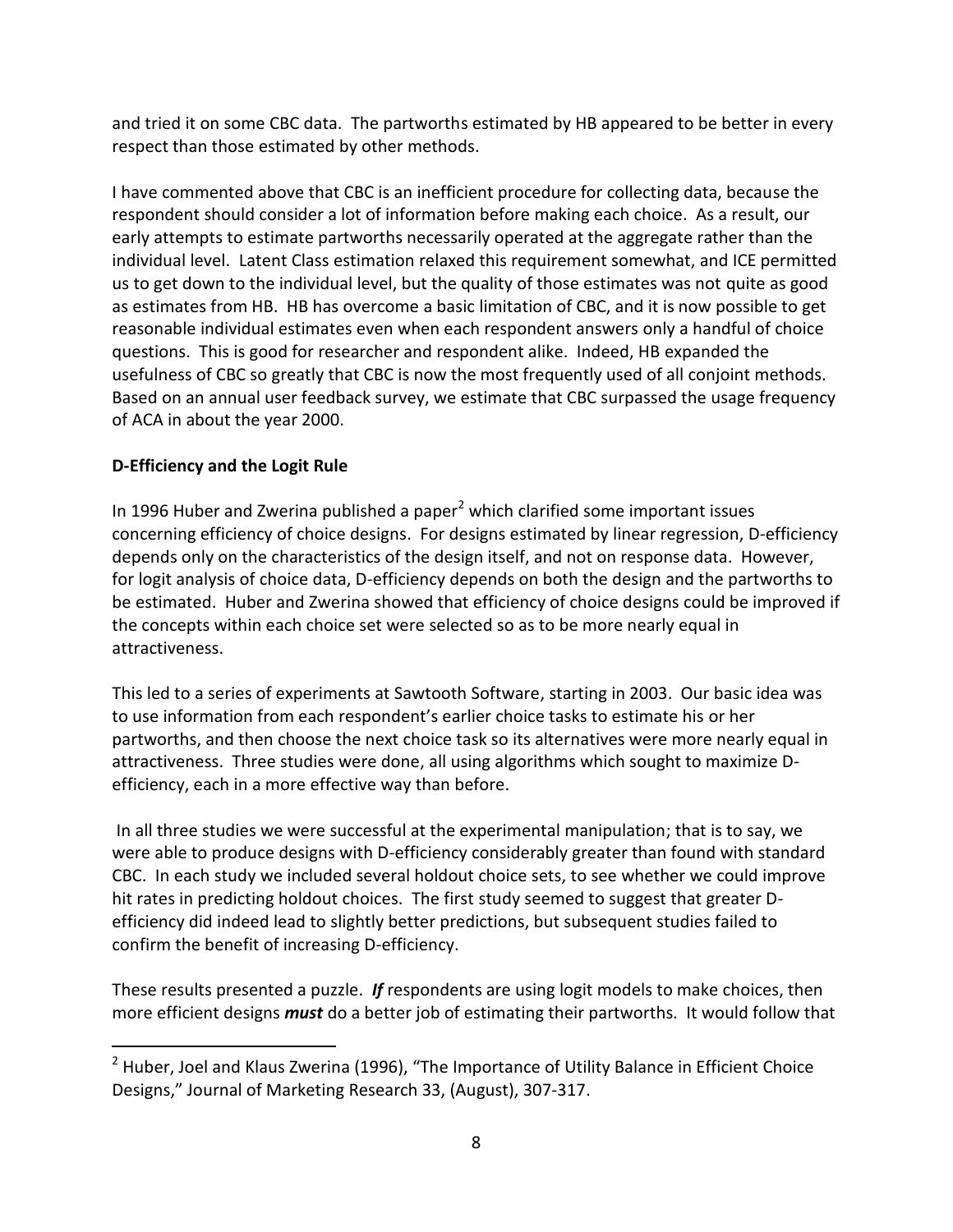we should be more successful at predicting holdout choices with more efficient designs, but we were *not* more successful. We seemed to have found evidence that *most respondents do not use logit models in making choices in CBC.*

About this same time, two papers (Gilbride & Allenby as well as Hauser, Dahan, Yee, & Orlin)<sup>3</sup> showed that simpler models could do a good job of explaining respondent choices. Following the second of these papers, we reexamined several recent data sets. For a typical data set we found that 80 percent of respondents had answers that could be accounted for by the presence or absence of only three or fewer attribute levels. It seemed likely that most respondents were *not* using logit rules to respond to choice tasks. Instead, each respondent might be paying attention only to a small number of "must have" attribute levels.

There is further evidence that respondents use strategies that are simpler than logit. When response times are measured, the average time required to study the alternatives in a choice task and make a choice is typically just ten to fifteen seconds. It seems unlikely that respondents could truly consider all the attribute levels for several alternatives in so short a time.

## **The Lure of Minimal Overlap**

 $\overline{a}$ 

Huber and Zwerina described four characteristics of choice designs that lead to D-efficiency:

**Level Balance:** The levels of an attribute occur equally often.

**Orthogonality:** For any two attributes, all pairs of levels occur equally often.

**Minimal Overlap:** Attribute levels are repeated within a choice set as few times as possible.

**Utility Balance:** Within a choice set, alternatives are equally attractive.

These characteristics are contradictory to some extent, because utility balance cannot usually be achieved without trade-offs in the others. CBC designs created by the complete enumeration method do a good job with the first three characteristics, but ignore utility balance. Both of the design methods offered initially in CBC, complete enumeration and the shortcut method, attempt to minimize overlap.

Given this new information suggesting that respondents might not be using logit models in their choices, we realized that minimal overlap might not be a good characteristic of choice designs.

 $3$  Gilbride, Timothy and Greg M. Allenby (2004), "A Choice Model with Conjunctive, Disjunctive, and Compensatory Screening Rules," Marketing Science, 23, 3, (Summer) 391-406.

Hauser, John R., Ely Dahan, Michael Yee, and James Orlin (2006) "'Must Have' Aspects vs. Tradeoff Aspects in Models of Customer Decisions," Sawtooth Software Conference Proceedings, 169-181.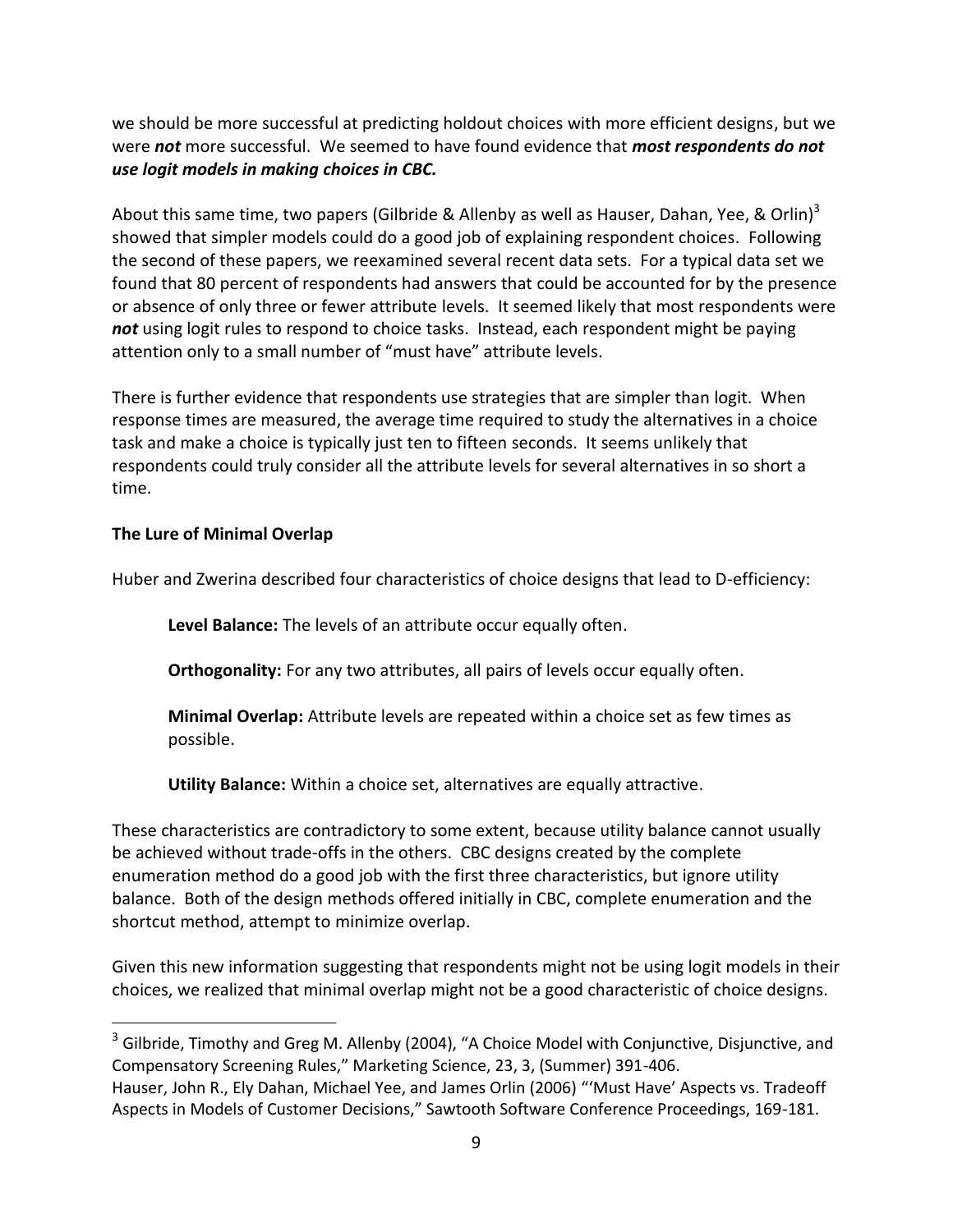Suppose three brands are being studied, and there are three alternatives in each choice set. Minimal overlap will be achieved if all three brands appear in each choice set. This will lead to higher D-efficiency than would be achieved with more overlap, but consider how this simplifies the respondent's job. If there is a single "must have" brand, then all the respondent has to do is choose that alternative, without even considering the other attributes. Minimal overlap may help respondents get through choice questionnaires with less thought, not a desirable feature.

We had become aware earlier that minimal overlap, while good for efficient measurement of main effects, was destructive to the measurement of interactions. Since we wanted to strengthen CBC's ability to handle interactions, we had decided to add two new design methods:

**Random Method:** The random method employs random sampling with replacement for choosing concepts, which permits an attribute to have identical levels across all concepts, but it does not permit two identical concepts within the same task.

**Balanced Overlap Method:** This method is a middling position between the random and the complete enumeration strategies. It permits roughly half as much overlap as the random method. It keeps track of the co-occurrences of all pairs of attribute levels, but permits more level overlap within the same task.

These two methods of constructing choice sets are less efficient for measuring main effects than the original two methods, but more efficient at measuring interactions. More to the point, however, they make it harder for respondents to adopt the simple strategy of always choosing the single concept with a particular attribute level. Given evidence that respondents tend to simplify their tasks when possible, the Balanced Overlap method is likely to provide more informative data.

# **Adaptive CBC**

I have already mentioned that, following the Huber and Zwerina article, we conducted a series of studies aimed at developing more D-efficient versions of CBC. We were able to produce greater D-efficiency, but the resulting partworth estimates were no better at predicting holdout choices. In addition, more recent evidence had become available that respondents may use simplified ways of responding, rather than adhering to a logit rule.

We concluded that we had probably been on the wrong track in trying to design questionnaires with greater statistical efficiency under the logit model. What was needed, instead, was a way of permitting the respondent to express the need for any "must have" features and reject any "absolutely unacceptable" features, and then to focus on trade-offs among the remaining features illustrated by concepts tailored to his or her preferences. ACBC ("Adaptive CBC"), which was introduced in 2009, does exactly that. Additionally, ACBC focuses on product concepts relevant for the respondent by providing a "Build Your Own" section, and then exploring alternatives similar to the product described by the respondent.